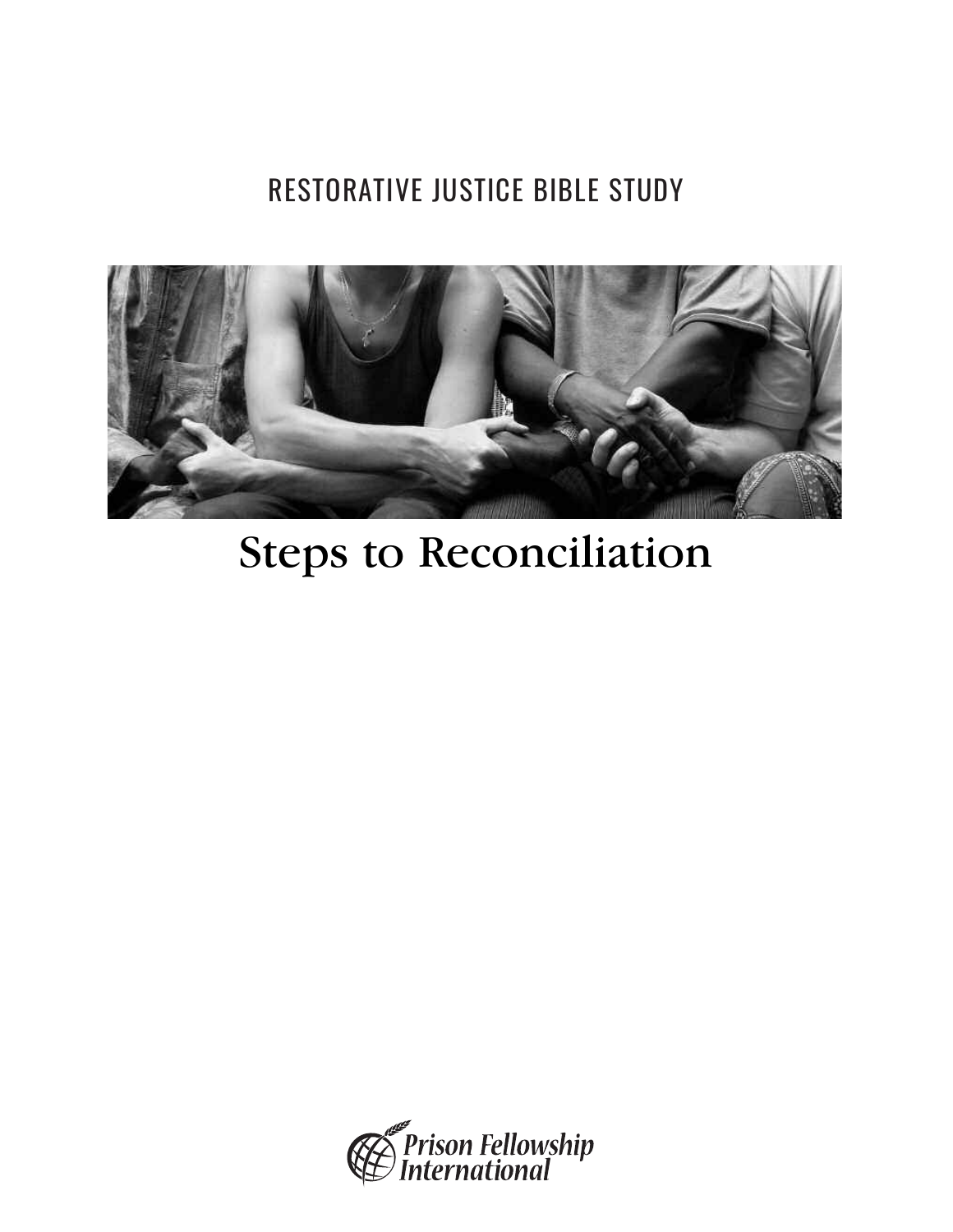## Steps to Reconciliation

#### **Psalm 34:14**

Turn from evil and do good; seek peace and pursue it.

#### **Romans 12:18**

If it is possible, as far as it depends on you, live at peace with everyone.

*(New International Version)*

#### **Overview of the Theme for the 2002 Bible Study**

While most generally do not desire or seek it, conflict occurs between people. Some conflicts may arise more or less unintentionally, yet many stem from willful wrongdoing. Crime is one particular kind of wrongdoing. Though it involves breaking a law, crime fundamentally consists of conflict between people, resulting in material or nonmaterial harm. Crime disrupts and damages people and relationships.

Can the conflict which is crime be resolved? Can the harm experienced by individuals and in relationships be redressed? What does it mean to resolve conflict between people in cases of wrongdoing and crime?

Reconciliation is key to resolving the conflict. This is because crime, as we have seen, is primarily relational or personal in nature. Upholding law is important in responding to crime. Yet the pursuit of reconciliation between people is utterly vital if the true nature and effects of crime are genuinely to be addressed.

Resolving conflict through reconciliation does not mean scrubbing clean the area of conflict with no traces at all remaining of the conflict and its aftermath. Depending on the severity of the wrongdoing or crime, as well as other factors, the effects on both the perpetrator and the victim can persist, to a greater or lesser extent, for some time. Long-term traces and effects may be physical, emotional, and spiritual.

Yet real progress and redress can be made in addressing conflict and harm between people in the aftermath of crime. In this regard, reconciliation means choosing and working to move beyond staying stuck in the area of conflict. When people desire to deal with the problems within and between them, they can take steps to journey in a new direction toward a new emotional and relational place.

How do people desire and work to resolve the conflict which is crime? How do people choose and act to embark on a new direction and seek a new place to live emotionally and relationally? How do they pursue reconciliation in response to crime and its damaging effects?

### **Suggestions for Using this Study Guide**

Each lesson in this guide begins with a Scripture passage to read and consider. Along with Scripture, we will find a brief meditation on the particular study topic to read, ponder, and apply. We will also find related questions to assist in reflecting on and applying the topic.

The lessons in the study guide (Scripture passages, meditation, and questions) can be used either as an individual or as part of a group. Here are a few ways to use the study guide:

- Daily devotional
- Training with staff, volunteers, or board members
- Bible study in prison
- Study or information session with local churches, student groups, or Christian professionals
- Study or information sessions for Christian prison personnel and justice officials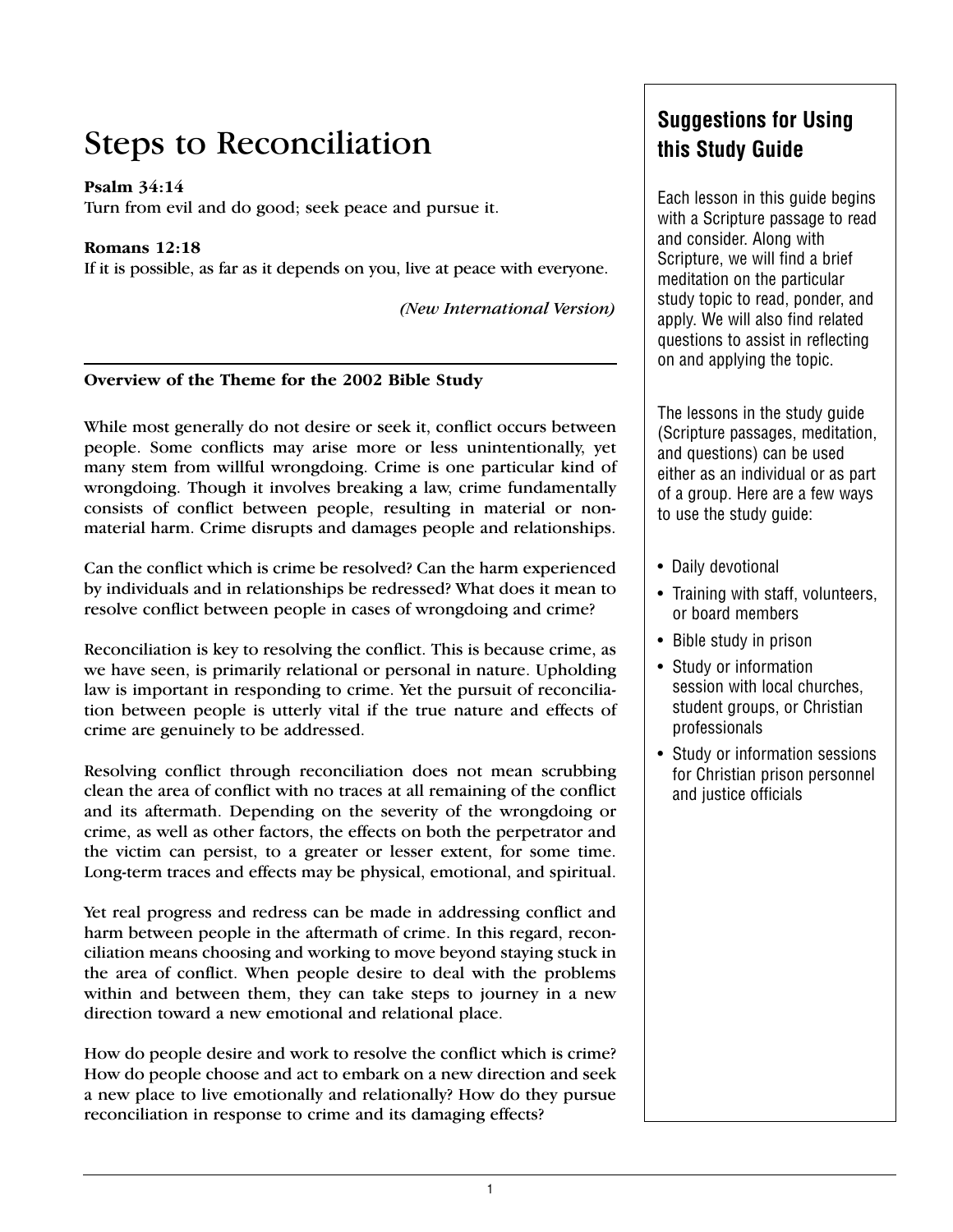Several key actions or steps toward conflict resolution and reconciliation can be identified. Through the use of texts from the Bible, reflections on the texts and particular topics, and questions for personal consideration or group discussion, this study focuses on the following steps:

- Lesson 1: Taking Responsibility
- Lesson 2: Confession and Repentance
- Lesson 3: Forgiveness
- Lesson 4: Making Amends
- Lesson 5: Reconciliation

From all of this we can see that reconciliation usually occurs through a process over time. Both the perpetrator and the victim need to deal with a number of issues related to the wrongdoing. Some issues are material, and some are non-material. Some of what the involved parties must do is individual and internal. Some is relational and external. Generally, it takes time for people to work through the individual and relational components of desiring and pursuing reconciliation. It can be hard work both personally and relationally.

In view of the time and hard work required, reconciliation costs the parties involved. Each may have to give up certain things, especially emotionally, and each may have to undertake specific actions. Yet, more than it costs, reconciliation will certainly benefit them when genuinely and successfully pursued. Reconciliation is a key and vital goal of justice that restores.

| Notes: |  |
|--------|--|
|        |  |
|        |  |
|        |  |
|        |  |
|        |  |
|        |  |
|        |  |
|        |  |
|        |  |
|        |  |
|        |  |
|        |  |
|        |  |
|        |  |
|        |  |
|        |  |
|        |  |
|        |  |
|        |  |
|        |  |
|        |  |
|        |  |
|        |  |
|        |  |
|        |  |
|        |  |
|        |  |
|        |  |
|        |  |
|        |  |
|        |  |
|        |  |
|        |  |
|        |  |
|        |  |
|        |  |
|        |  |
|        |  |
|        |  |
|        |  |
|        |  |
|        |  |
|        |  |
|        |  |
|        |  |
|        |  |
|        |  |
|        |  |
|        |  |
|        |  |
|        |  |
|        |  |
|        |  |
|        |  |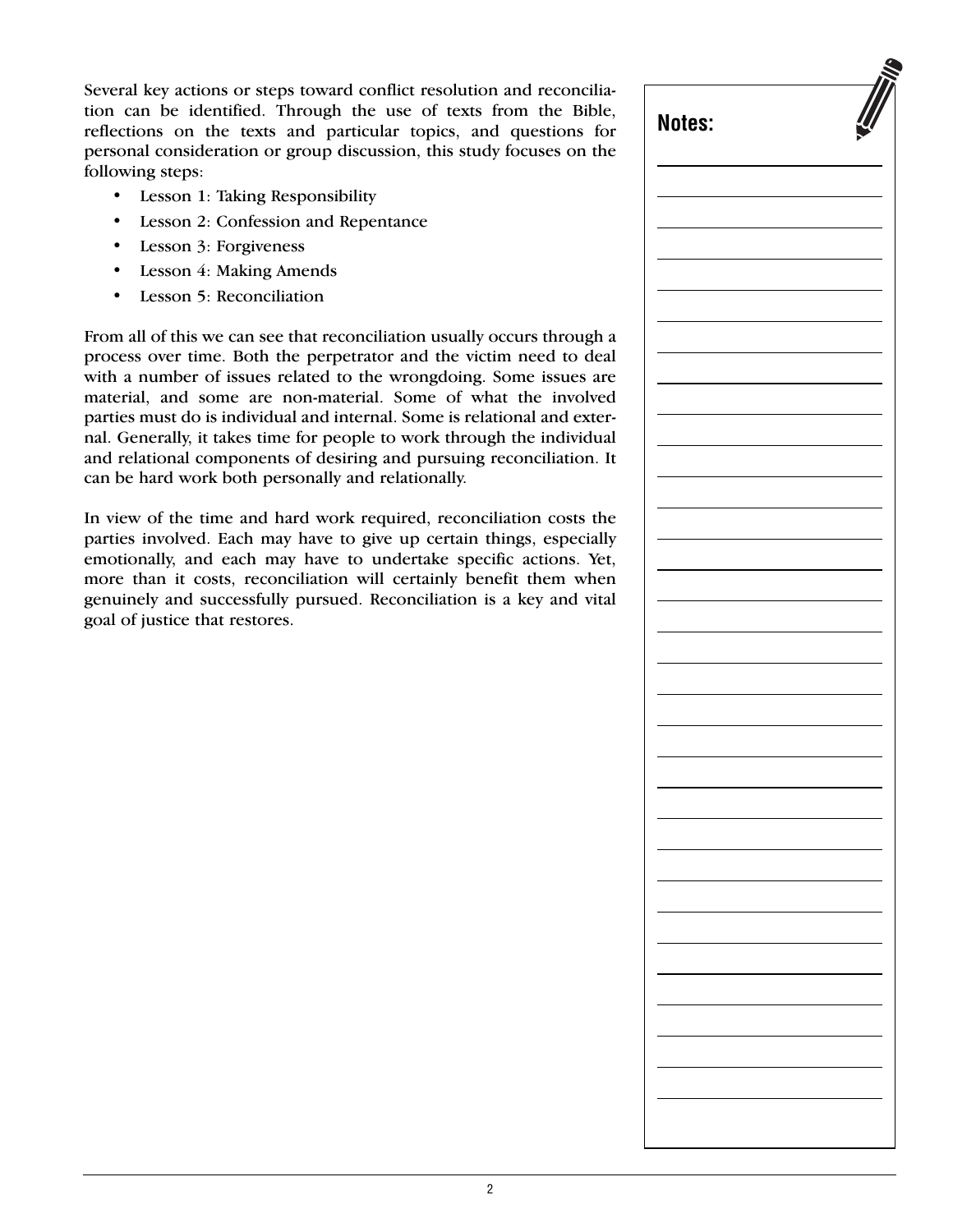### **LESSON 1:** Taking Responsibility

#### **Luke 19:1-9**

1 Jesus entered Jericho and was passing through. 2 A man was there by the name of Zacchaeus; he was a chief tax collector and was wealthy. <sup>3</sup>He wanted to see who Jesus was, but being a short man he could not, because of the crowd. 4 So he ran ahead and climbed a sycamorefig tree to see him, since Jesus was coming that way.

5 When Jesus reached the spot, he looked up and said to him, "Zacchaeus, come down immediately. I must stay at your house today." <sup>6</sup>So he came down at once and welcomed him gladly.<br><sup>7All</sup> the people saw this and began to mutter. "He has gone to All the people saw this and began to mutter, "He has gone to be the

guest of a 'sinner.'"

8 But Zacchaeus stood up and said to the Lord, "Look, Lord! Here and now I give half of my possessions to the poor, and if I have cheated anybody out of anything, I will pay back four times the amount." 9 Jesus said to him, "Today salvation has come to this house, because this man, too, is a son of Abraham."

**Note:** Zacchaeus was the leader of corrupt tax collectors. With support from Rome, they collected taxes from the people and usually took more than they were supposed to. The people of Jericho were his victims in this crime. When Zacchaeus promised to pay back anyone he had harmed fourfold, he admitted his guilt and offered to take the punishment that Jewish law demanded – paying back the victim.

*(New International Version)*

There are many ways we may harm people and relationships through our behavior; crime is only one example of this. In each case, the first step toward reconciliation is to take responsibility for our actions. Acting so as to harm people and relationships is bad enough. Refusing to take responsibility only adds to the damage. See, for example, Genesis 3, where Adam and Eve compounded their disobedience of God by trying at first to avoid responsibility for it. Hence, taking responsibility for our actions is vital to begin a process of recovery or restoration from the harm caused.

For criminal offenders and other wrongdoers this means accepting responsibility for what we have done in the *past* and for the harm that resulted. And whether we are the victim or the offender, we face choices about how we will act *now* and in the *future*. We must take responsibility for those choices if we are going to move past the offense and resulting harm.

Offenders may avoid taking responsibility by blaming others for what happened, making excuses, or justifying their actions. Victims can assume unwarranted responsibility by blaming themselves or denying or minimizing the harm done. Also, victims may avoid responsibility for themselves and others by refusing to consider and work on

### **Reflection Questions:**

**1. What alternatives are there for victims and offenders besides taking responsibility for how they respond to what happened?**

**2. Think of times when you hurt someone. Was it better to accept or deny the responsibility? If you accepted responsibility, how did you do that, and what did it mean to you and to the person you hurt? If you denied responsibility, what did it do to you and to the other person?**

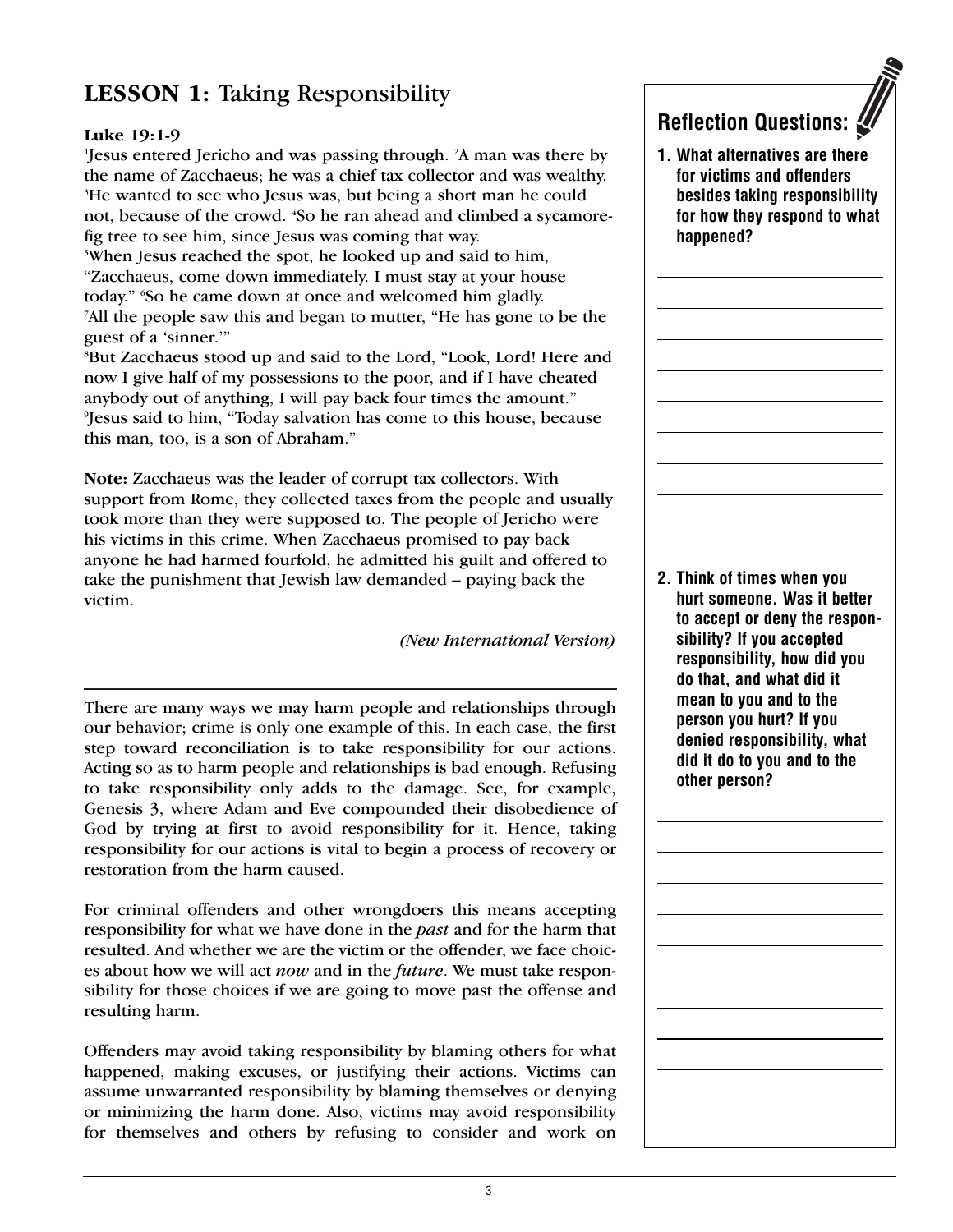emotional and relational recovery for themselves, with friends and family, or even with the offender who seeks to make things right.

The story of Zacchaeus speaks to us whether we are offenders or victims. Offenders need to take responsibility for their actions and do something to repair the harm caused. Although victims are not responsible for what others have done to them, they can choose how they will respond to that harm. The story of Zacchaeus reminds us that God can help us respond in ways that will bring healing. He can bring good things – salvation – out of the situation.

**Notes:**

**Reflection Questions:**

**3. Think of times when someone hurt you. What would it mean to take responsibility for how you respond? Do you have an obligation to take responsibility for how you respond? What are better ways to respond, and what are worse ways to respond?**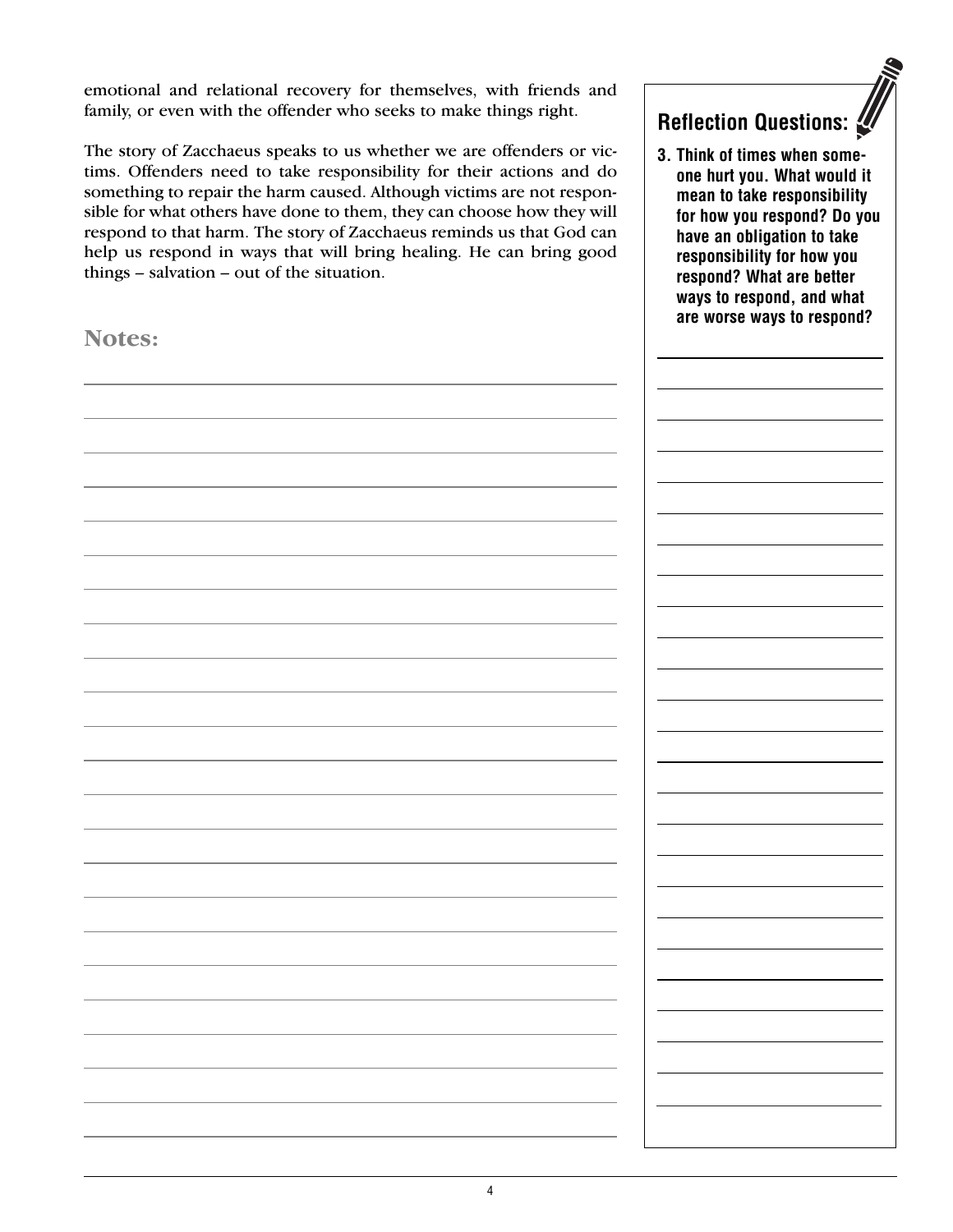### **LESSON 2:** Confession and Repentance

#### **2 Samuel 12:1-7a, 13**

1 The LORD sent Nathan to David. When he came to him, he said, "There were two men in a certain town, one rich and the other poor. <sup>2</sup>The rich man had a very large number of sheep and cattle, <sup>3</sup>but the poor man had nothing except one little ewe lamb he had bought. He raised it, and it grew up with him and his children. It shared his food, drank from his cup and even slept in his arms. It was like a daughter to him.

4 "Now a traveler came to the rich man, but the rich man refrained from taking one of his own sheep or cattle to prepare a meal for the traveler who had come to him. Instead, he took the ewe lamb that belonged to the poor man and prepared it for the one who had come to him." 5 David burned with anger against the man and said to Nathan, "As surely as the LORD lives, the man who did this deserves to die! <sup>6</sup>He must pay for that lamb four times over, because he did such a thing and had no pity."

7 Then Nathan said to David, "You are the man!"

<sup>13</sup>Then David said to Nathan, "I have sinned against the Lord."

**Note:** David had an affair with another man's wife and then attempted to cover up his actions. When this attempt failed, David arranged to have the man killed. The prophet Nathan confronted David with his crimes by using a story to stir up David's sense of justice. When Nathan accused David of his crimes, he accepted responsibility for his actions and repented. Yet, David still had to face the consequences of his actions.

*(New International Version)*

As we have seen in the previous lesson, taking responsibility for our actions is the good and right thing to do. Avoidance or denial of responsibility only adds to the problem and its harmful effects on ourselves and on the injured party. The act of confession and repentance constitutes the first and necessary step in taking responsibility.

Confession means to admit something, to tell the truth about something. Confession of crimes or other harms means to admit guilt, to be grieved or to be remorseful, and to speak the truth about what was done. Truth is an essential part of justice.

Repentance involves confession, but goes beyond it. Repentance consists of turning around and going in the opposite direction. It requires the offender not only to admit his or her wrongful actions. It also requires the offender to turn away from that behavior and seek to repair or rebuild the harm to people and relationships.

When victims of crimes are asked what kind of amends they would like their offenders to make, the answer often includes telling the truth about what happened, apologizing for that, and taking steps to show that it will not happen again. In very practical and relevant

### **Reflection Questions:**

**1. Imagine what it was like in King David's court, where the people around him knew he had committed crimes, but no one was willing to talk about it. What are some of the ways that a person who refuses to tell the truth about what they did can harm the people around them?**

**2. What did it take for David to confess and repent? What might it take for an offender today to reach the decision to confess and repent? How can those involved in a criminal case, whether personally or officially, help an offender reach this point? How do our justice systems discourage or encourage an offender's confession and repentance?**

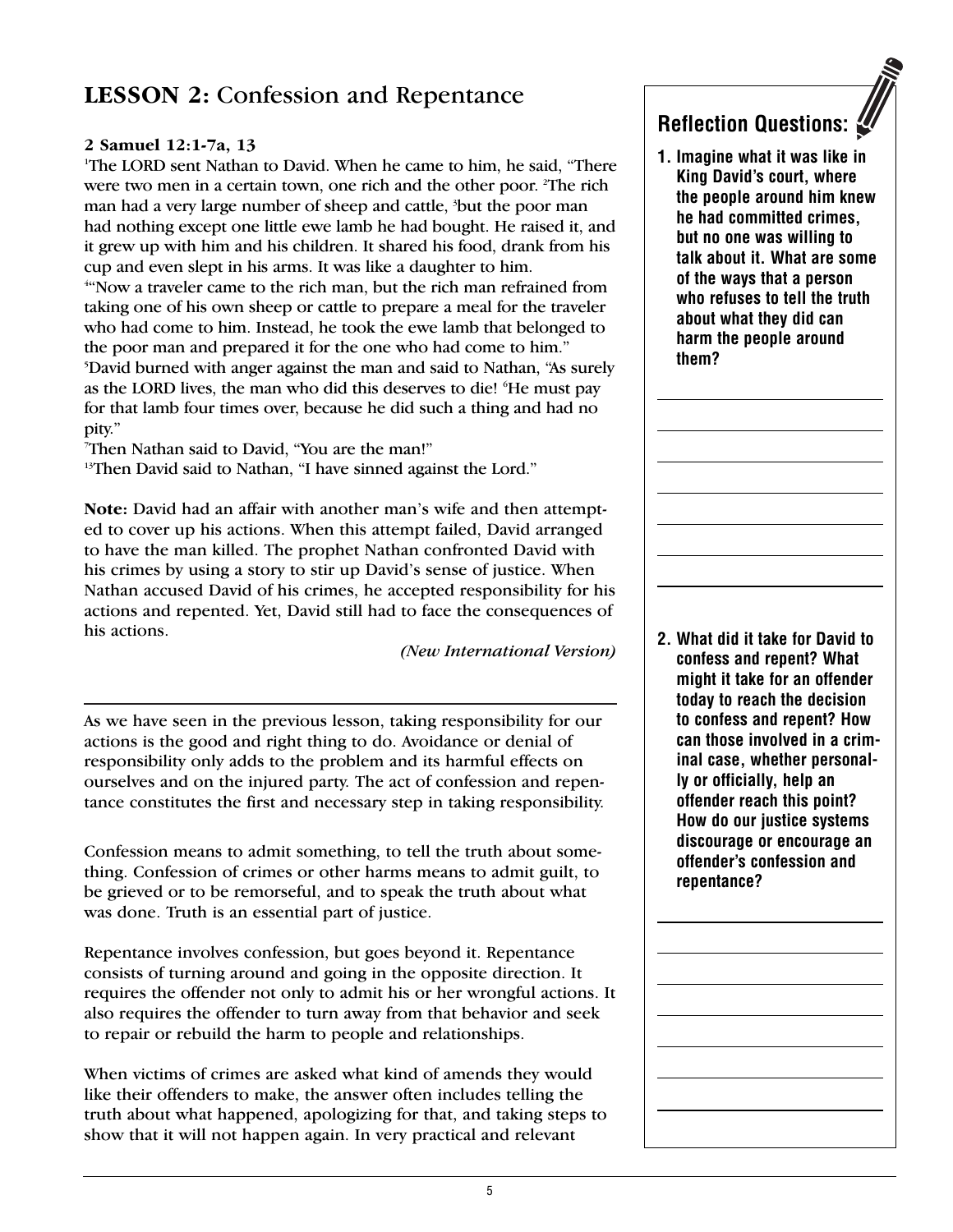ways, these actions constitute confession and repentance, and they can significantly advance the process of building the bridge toward reconciliation between offender and victim.

David asked God to forgive him, to clean him, and to give him back joy. God is willing to do that for anyone who confesses before God and others. Genuine confession and repentance begin to place both the offender and the victim in the dynamic of God's restoring grace.

**Notes:**

| <b>Reflection Questions:</b> |  |
|------------------------------|--|
|                              |  |

**3. David prayed that if God forgave him, he would teach other sinners God's ways. How does this demonstrate repentance? In specific, concrete ways, how might an offender today demonstrate genuine repentance?**

**4. How might a victim respond to an offender's act of confession and repentance? What role, if any, should a victim play in an offender's confession and repentance? Does a victim have a responsibility to accept an offender's confession and repentance?**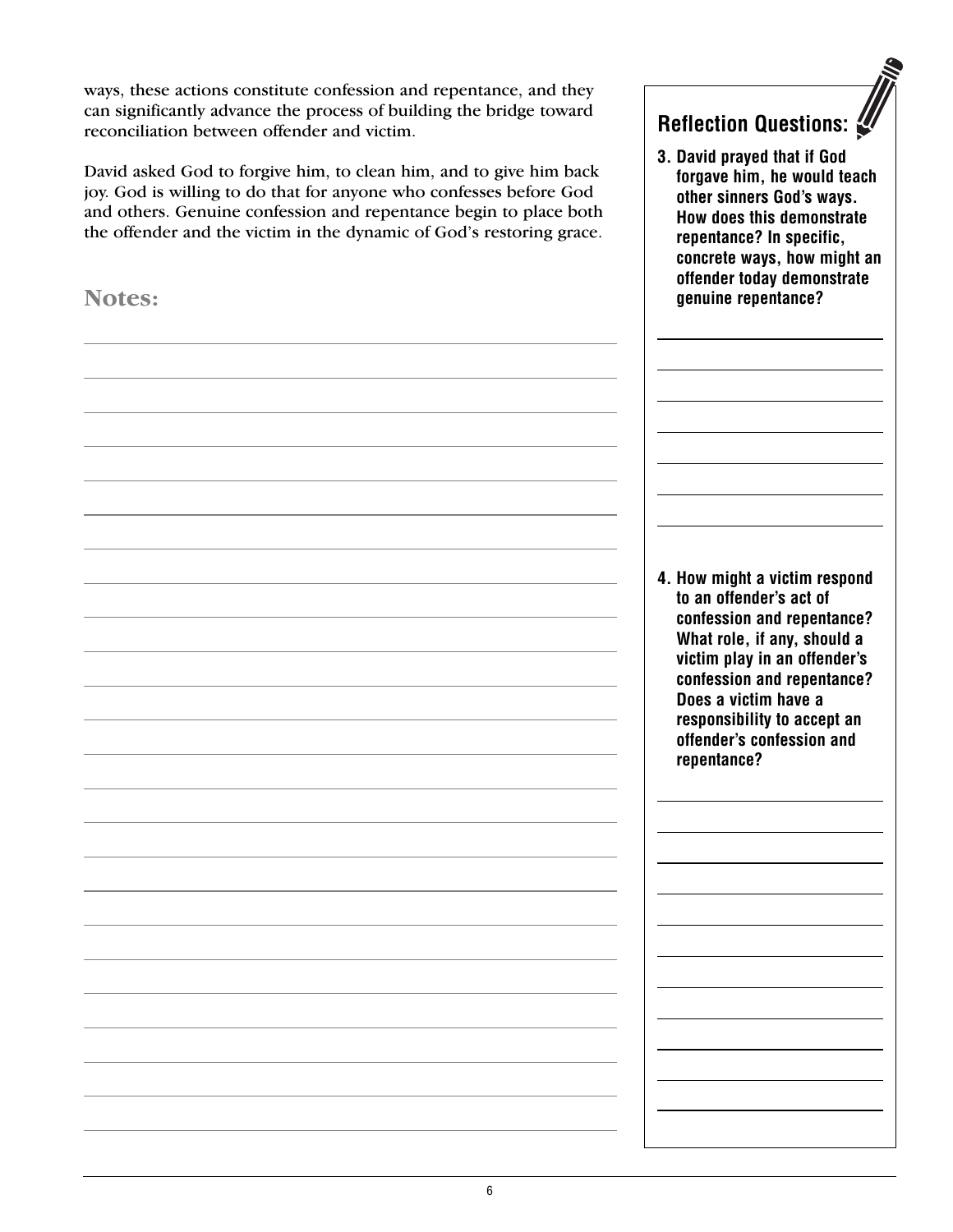### **LESSON 3:** Forgiveness

#### **Luke 15: 11-24**

<sup>11</sup>Jesus continued: "There was a man who had two sons. <sup>12</sup>The younger one said to his father, 'Father, give me my share of the estate.' So he divided his property between them.

<sup>13"</sup>Not long after that, the younger son got together all he had, set off for a distant country and there squandered his wealth in wild living. <sup>14</sup> After he had spent everything, there was a severe famine in that whole country, and he began to be in need. <sup>15</sup>So he went and hired himself out to a citizen of that country, who sent him to his fields to feed pigs. <sup>16</sup>He longed to fill his stomach with the pods that the pigs were eating, but no one gave him anything.

17"When he came to his senses, he said, 'How many of my father's hired men have food to spare, and here I am starving to death! 18I will set out and go back to my father and say to him: Father, I have sinned against heaven and against you. <sup>19</sup>I am no longer worthy to be called your son; make me like one of your hired men.' <sup>20</sup>So he got up and went to his father. "But while he was still a long way off, his father saw him and was filled with compassion for him; he ran to his son, threw his arms around him and kissed him.

21"The son said to him, 'Father, I have sinned against heaven and against you. I am no longer worthy to be called your son.'

<sup>22"</sup>But the father said to his servants, 'Quick! Bring the best robe and put it on him. Put a ring on his finger and sandals on his feet. 23Bring the fattened calf and kill it. Let's have a feast and celebrate. 24For this son of mine was dead and is alive again; he was lost and is found.' So they began to celebrate."

**Note:** In Biblical times, a son who asked for his inheritance was saying that he wished his father were dead. This was a severe insult to the father. Nevertheless, when the prodigal son decided to return to his father's house, his father welcomed him back into the family with a joyous celebration. This did not mean there were no consequences for the son: his share of the inheritance was gone.

*(New International Version)*

What is forgiveness? While definitions of forgiveness can be quite complex and nuanced, in basic terms we can say that forgiveness involves the act of pardoning a person for the perpetration of a wrong or an offense. That is, among other things, forgiveness consists of a decision or an act to forego holding a wrong or an offense against the person who committed it.

How does a person seek forgiveness? A person seeking forgiveness must come in humility, with authentic confession and repentance. This person cannot expect the injured person to forgive. The offender can only offer his or her confession and repentance in humility and truth, and hope the injured person will accept the offer.

How does a person forgive? Forgiveness can only be given; it cannot be forced from someone. Forgiveness does not mean forgetting, nor does

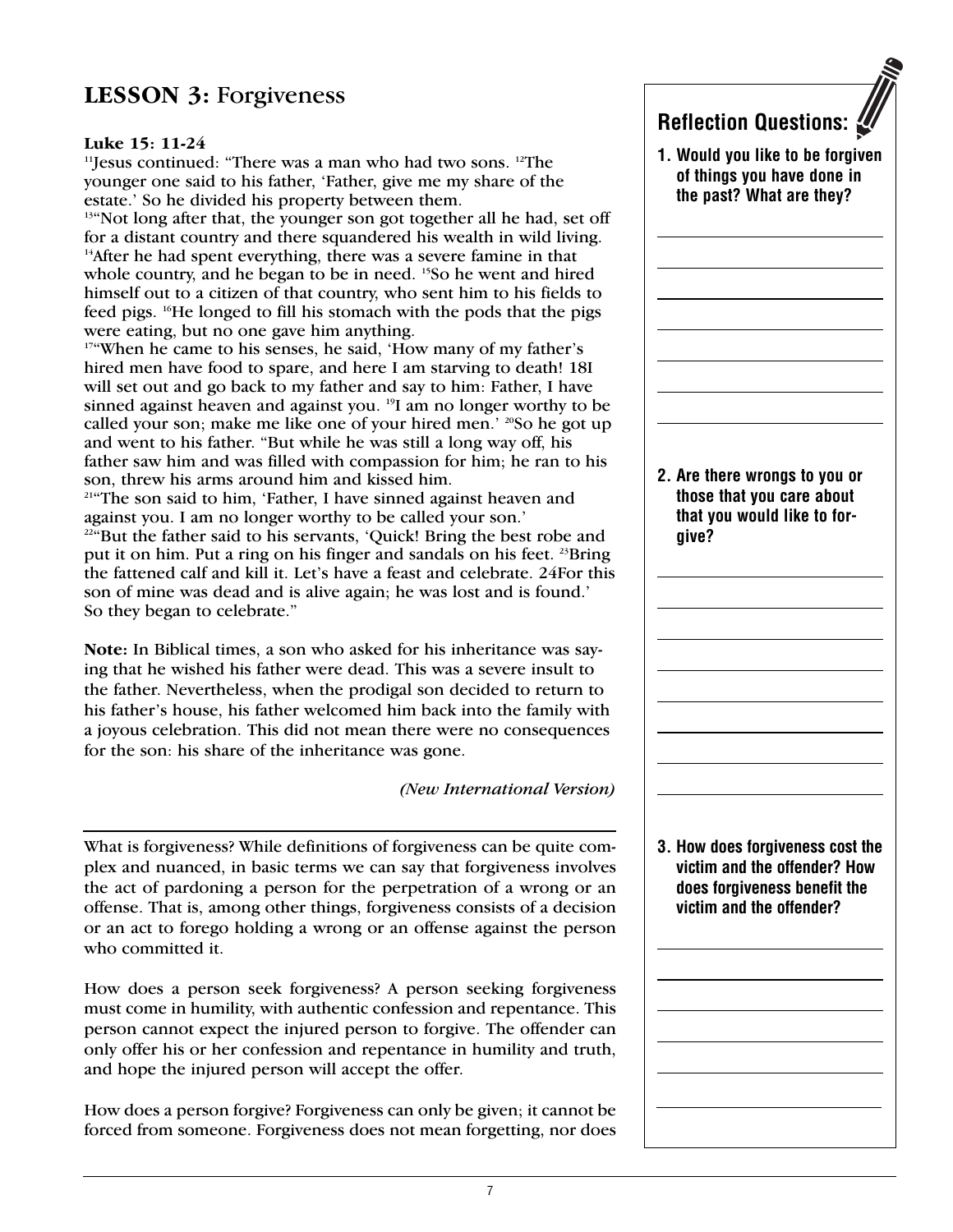it ignore the harm done or remove the offender's responsibility to try to make things right. The act of forgiveness names the wrong that was done; otherwise there would be no need to forgive. Nevertheless, in the very acknowledgment of the offense or injury, the wronged party gives up the option to clutch the wrong as a permanent or irresolvable complaint against the offender.

Forgiveness is not the same as feeling forgiving. Rather, it is a decision not to hold a wrong and its consequences against the wrongdoer anymore. Forgiveness frees the wrongdoer from the strict demands of justice, although it does not ignore justice nor does it remove all consequences from the offender.

Forgiveness usually occurs through a process over time. As indicated in the introduction with respect to the steps toward reconciliation as a whole, forgiveness itself often takes considerable personal and relational work to deal with emotional and spiritual challenges and issues, especially for the victim. Even when it seems to occur or resolve in a crucial moment, this is likely the fruition of individual and interpersonal efforts over a period of time.

**Notes:**

**might it be hard to grant forgiveness to another? 5. How might forgiveness function in the justice system? How could the justice system encourage offenders and victims to explore the possibility of forgiveness and perhaps engage in a process seeking forgiveness?**

**Reflection Questions:**

**4. Why might it be hard to ask forgiveness of another? Why**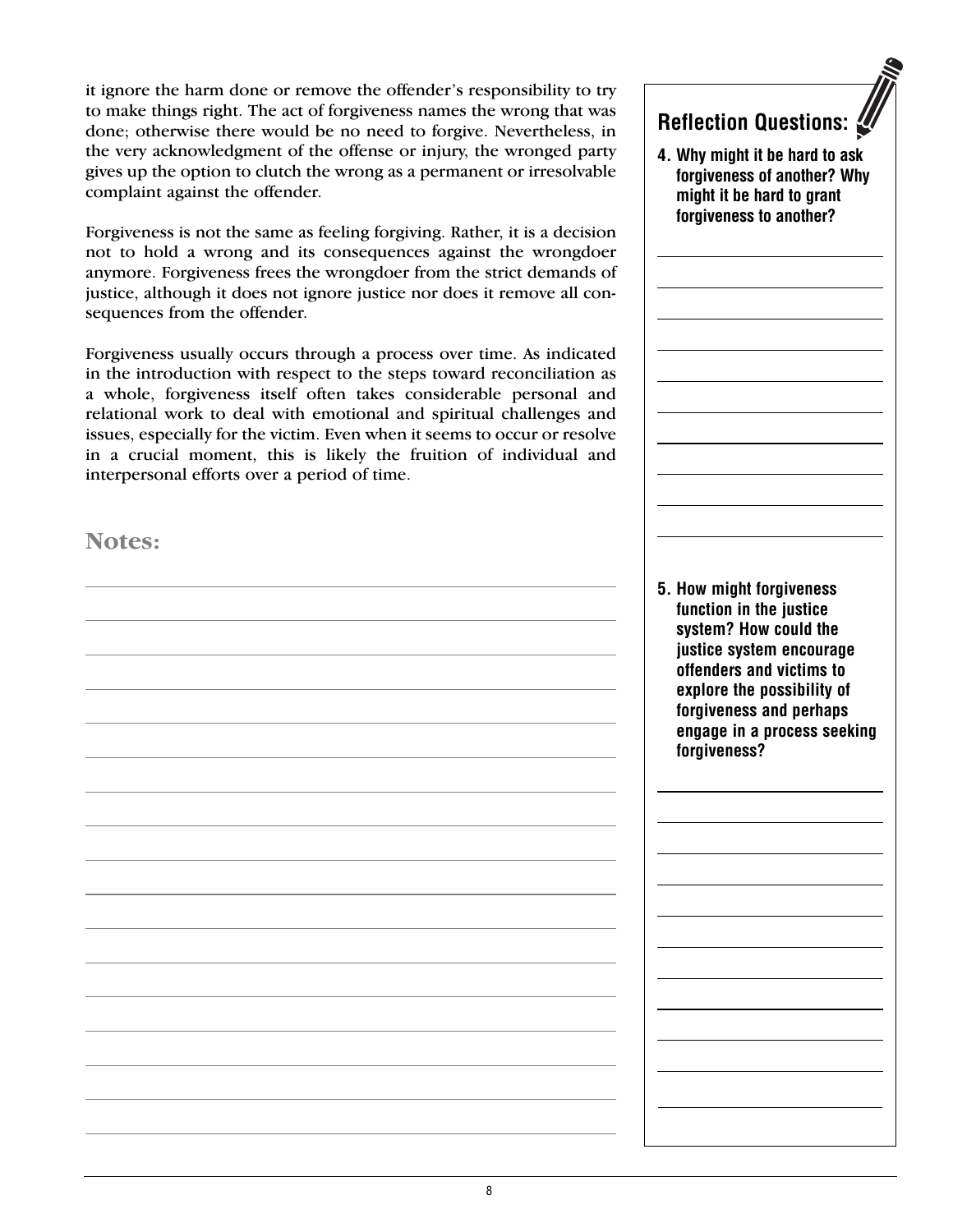### **LESSON 4:** Making Amends

#### **Luke 19:1-9**

1 Jesus entered Jericho and was passing through. 2 A man was there by the name of Zacchaeus; he was a chief tax collector and was wealthy. <sup>3</sup>He wanted to see who Jesus was, but being a short man he could not, because of the crowd. 4 So he ran ahead and climbed a sycamore-fig tree to see him, since Jesus was coming that way. 5 When Jesus reached the spot, he looked up and said to him, "Zacchaeus, come down immediately. I must stay at your house today." <sup>6</sup>So he came down at once and welcomed him gladly.<br><sup>7All</sup> the people saw this and began to mutter. "He has gone to All the people saw this and began to mutter, "He has gone to be the guest of a 'sinner.' "

8 But Zacchaeus stood up and said to the Lord, "Look, Lord! Here and now I give half of my possessions to the poor, and if I have cheated anybody out of anything, I will pay back four times the amount." 9 Jesus said to him, "Today salvation has come to this house, because this man, too, is a son of Abraham."

**Note:** Jewish law required a wrongdoer to pay restitution to the victim (e.g., Ex. 22). When Zacchaeus said he would pay back four times what he had taken, he was applying Old Testament law to his situation. Then Zacchaeus went beyond the law's requirements by promising to give half his possessions to the poor. This was something additional he chose to do to repair the harm he had caused.

*(New International Version)*

What does it mean to make amends? The act of making amends consists of an attempt to pay back or remedy in some form for loss or harm resulting from wrongdoing. When an offender tries to make amends, he or she shows a willingness to take responsibility for the offense, and manifests the sincerity of his or her confession of and repentance for it.

Restitution is one way of making amends. Other ways can include personal services to the victim or community service. In whatever way, an offender seeks to give something back in order to make up, to the extent possible, for the victim's loss or harm.

For some victims, an offender's deep, sincere, and humble confession and apology are important ways to make amends. Amends does not make the harm disappear. Yet it does acknowledge that the offender owes a debt to the victim and community and seeks to pay that debt. In this way, the offender's efforts to make amends can play a vital role in repairing harm, restoring material or non-material loss, and contributing to possible reconciliation with the victim.

#### **Reflection Questions:**

**1. Thinking of a time when you have been harmed by someone's actions, what form of amends would have been meaningful to you?**

**2. Thinking of a time when you hurt someone, what kind of amends did you make or might you have made?**

**3. Why are confession, apology, and symbolic restitution acceptable to many victims, in your opinion?**

**4. How could a justice system encourage and make possible the use of making amends as a form of accountability for offenders and a means of working toward reconciliation between offenders and victims?**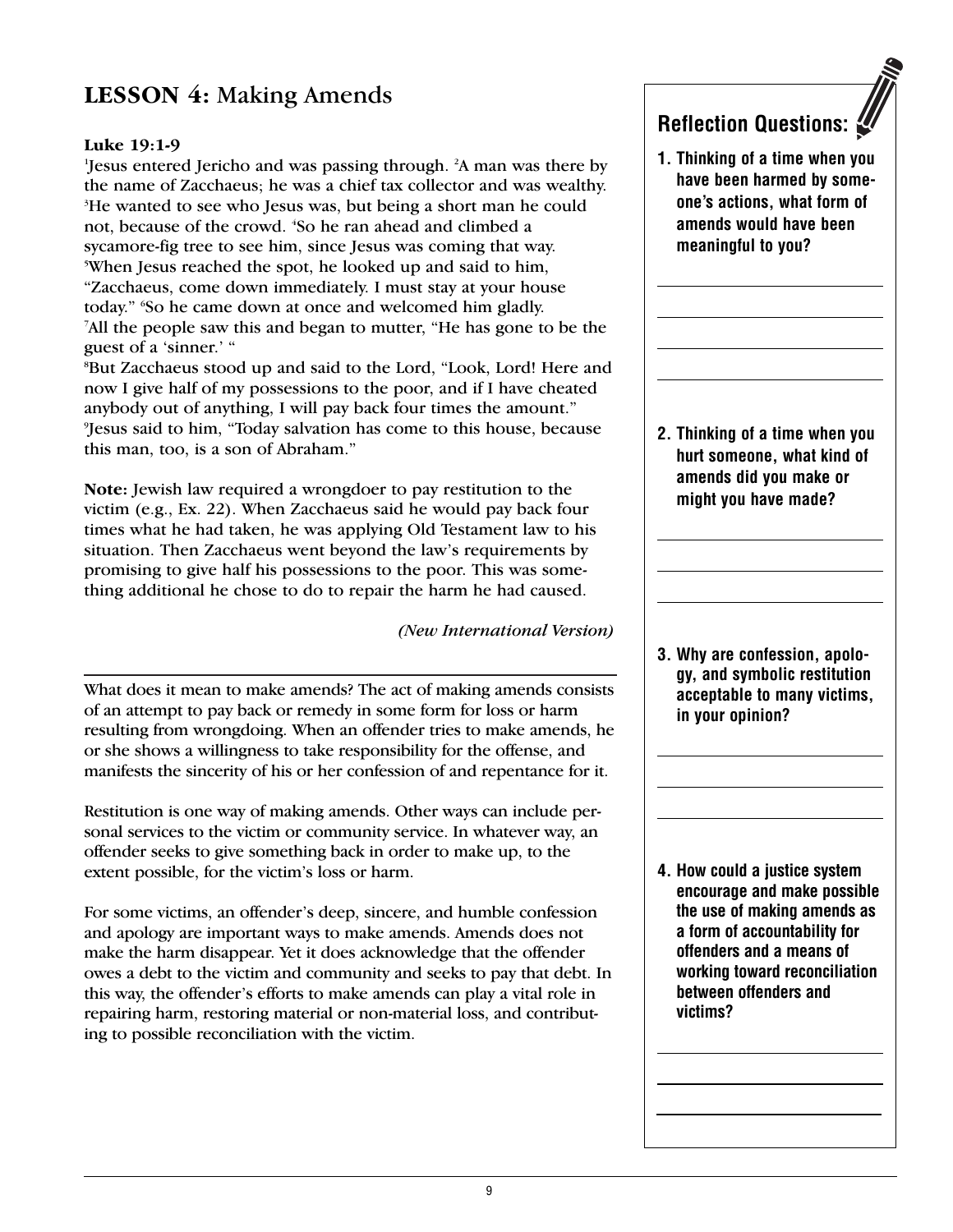### **LESSON 5:** Reconciliation

#### **Philemon 1, 10-22**

1 Paul, a prisoner of Christ Jesus, and Timothy our brother, To Philemon our dear friend and fellow worker, ….

<sup>10</sup>I appeal to you for my son Onesimus, who became my son while I was in chains. 11 Formerly he was useless to you, but now he has become useful both to you and to me.

<sup>12</sup>I am sending him – who is my very heart – back to you. <sup>13</sup>I would have liked to keep him with me so that he could take your place in helping me while I am in chains for the gospel. <sup>14</sup>But I did not want to do anything without your consent, so that any favor you do will be spontaneous and not forced. <sup>15</sup>Perhaps the reason he was separated from you for a little while was that you might have him back for good – <sup>16</sup> no longer as a slave, but better than a slave, as a dear brother. He is very dear to me but even dearer to you, both as a man and as a brother in the Lord.

<sup>17</sup>So if you consider me a partner, welcome him as you would welcome me. 18 If he has done you any wrong or owes you anything, charge it to me. 19 I, Paul, am writing this with my own hand. I will pay it back – not to mention that you owe me your very self. 20I do wish, brother, that I may have some benefit from you in the Lord; refresh my heart in Christ. 21Confident of your obedience, I write to you, knowing that you will do even more than I ask.

<sup>22</sup>And one thing more: Prepare a guest room for me, because I hope to be restored to you in answer to your prayers.

**Note:** Philemon was and rich and righteous man, and a good friend of Paul's. Onesimus had been Philemon's slave and it appears from the letter that he had stolen from Philemon and then run away. Paul met Onesimus in prison in Rome. Onesimus became a Christian and a close associate of Paul. Paul decided to try to bring about reconciliation of Philemon and Onesimus by writing this letter. In it he acknowledges the harm Onesimus caused, writes of Onesimus' changed life, offers to pay restitution to Philemon, and invites Philemon to receive Onesimus as a free brother in the Church.

*(New International Version)*

When an offender and victim genuinely make the effort to begin and work through the steps or processes we have already examined – taking responsibility, confession and repentance, forgiveness, and making amends – reconciliation between them becomes a real possibility. Reconciliation is the culmination of the interpersonal aspects of these steps. It has to do with the relationship between an offender and the victim who has suffered loss and harm from the offense. Reconciliation involves the restoration of harmony, trust, and peace between people in conflict.

### **Reflection Questions:**

**1. Is true and deep reconciliation possible only after the four steps of responsibility, confession and repentance, forgiveness, and amends?**

**2. Think about conflicts in your own life. Have you hurt someone? Has someone hurt you? What steps could you take to begin reconciliation?** 

**3. Is true and deep reconciliation possible between criminal offenders and their victims? Why or why not?**